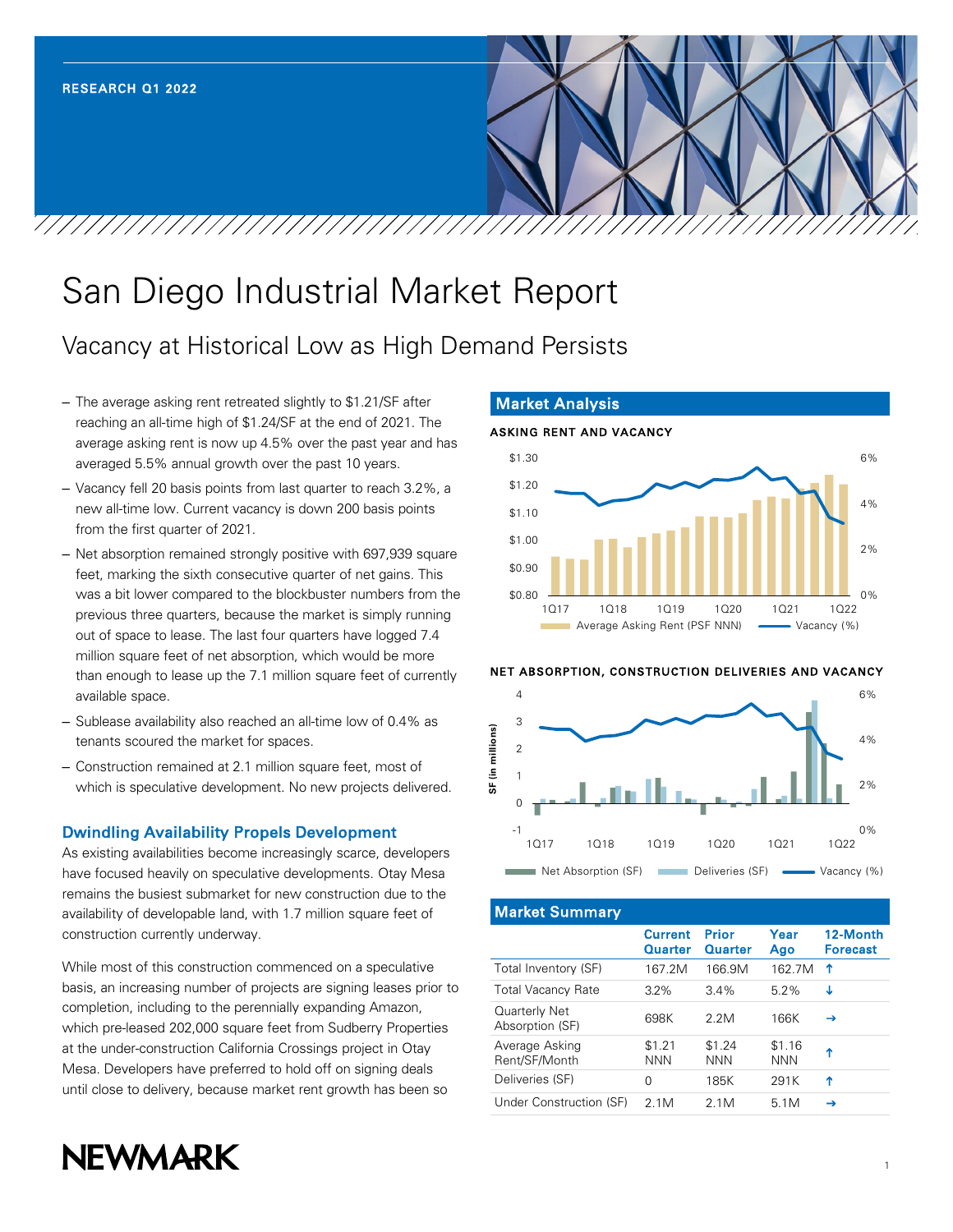strong that the upside of future rates has outweighed the security of a guaranteed tenant.

Transaction volume cooled in the first quarter of 2022 relative to the record-setting numbers set in the third and fourth quarters of 2021, but still totaled a healthy \$566.0 million in sales. Sales volume over the past 12 months totaled \$3.1 billion, the highest four-quarter total in San Diego's history. Industrial investors increasingly compete with life science product for existing buildings and development sites, driving up prices.

#### Employment and Economic Outlook

San Diego's unemployment rate was 4.0% in February, a new pandemic era low and close to the 3.2% rate from February 2019. Total nonfarm employment was just 24,900 jobs short of February 2020's level; since April 2020, the market has added 224,400 jobs. Transportation jobs in particular bounced back as employers expanded hiring to accommodate the record amount of goods moving through the global supply chain.

Feb-17 Feb-18 Feb-19 Feb-20 Feb-21 Feb-22

Total Nonfarm Employment **Consumer Containst Consumer (%)** 

Supply chain disruptions eased this quarter, as businesses and government authorities slowly unravel container ship congestion and other logistical bottlenecks caused by last year's lurching resumption of global economy activity. Costs for transportation remain elevated, largely due to spiking inflation for fuel and vehicles, which will mitigate the overall rate of growth for the industrial sector.

Industrial product remains in high demand nationwide. San Diego's position as a land and sea port of entry makes it attractive to occupiers, investors and developers. Even though San Diego's vacancy rate of 3.2% is historically low, it is still higher than the major Southern California markets of Los Angeles (0.9%) and the Inland Empire (0.6%), allowing the region to attract tenants from these areas that cannot wait for new space to be vacated or built. It remains a landlord's market, and rents are forecast to continue to grow while economic conditions hold steady. Even more construction seems inevitable as the pipeline is being absorbed as fast as it comes online.

### Employment by Industry

#### NOT SEASONALLY ADJUSTED (JOBS IN THOUSANDS)



Source: U.S. Bureau of Labor Statistics (Preliminary data, not seasonally adjusted). Includes information, financial activities and professional and business services jobs.

| <b>Lease Transactions</b> |                           |                    |                   |                    |  |  |  |  |
|---------------------------|---------------------------|--------------------|-------------------|--------------------|--|--|--|--|
| Tenant                    | <b>Building</b>           | <b>Market Area</b> | <b>Lease Type</b> | <b>Square Feet</b> |  |  |  |  |
| Amazon                    | 717 Harvest Road          | Otay Mesa          | Pre-lease         | 202.408            |  |  |  |  |
| <b>RF</b> Industries      | 16868 Via Del Campo Court | Rancho Bernardo    | Direct            | 86,952             |  |  |  |  |
| MC Group                  | 7707 Paseo de la Fuente   | Otay Mesa          | Direct            | 79,961             |  |  |  |  |
|                           |                           |                    |                   |                    |  |  |  |  |

 $0%$ 

5%

10%

15%

20%

| <b>Sale Transactions</b>        |                              |                    |                          |                    |
|---------------------------------|------------------------------|--------------------|--------------------------|--------------------|
| <b>Buver</b>                    | <b>Building(s)</b>           | <b>Market Area</b> | <b>Sale Price (PSF)</b>  | <b>Square Feet</b> |
| Oxford Properties Group         | 13-Property Portfolio        | Multiple           | \$464,300,000 (\$722/SF) | 642,886            |
| <b>LBA Realty</b>               | 11035-11055 Technology Place | Rancho Bernardo    | \$96,000,000 (\$441/SF)  | 217.645            |
| Alexandria Real Estate Equities | 10256 Meanly Drive           | Scripps Ranch      | \$20,500,000 (\$375/SF)  | 54,664             |



1.2

1.3

1.4

**Total nonfarm employment (in millions)**

Total nonfarm employment<br>(in millions)

1.5

1.6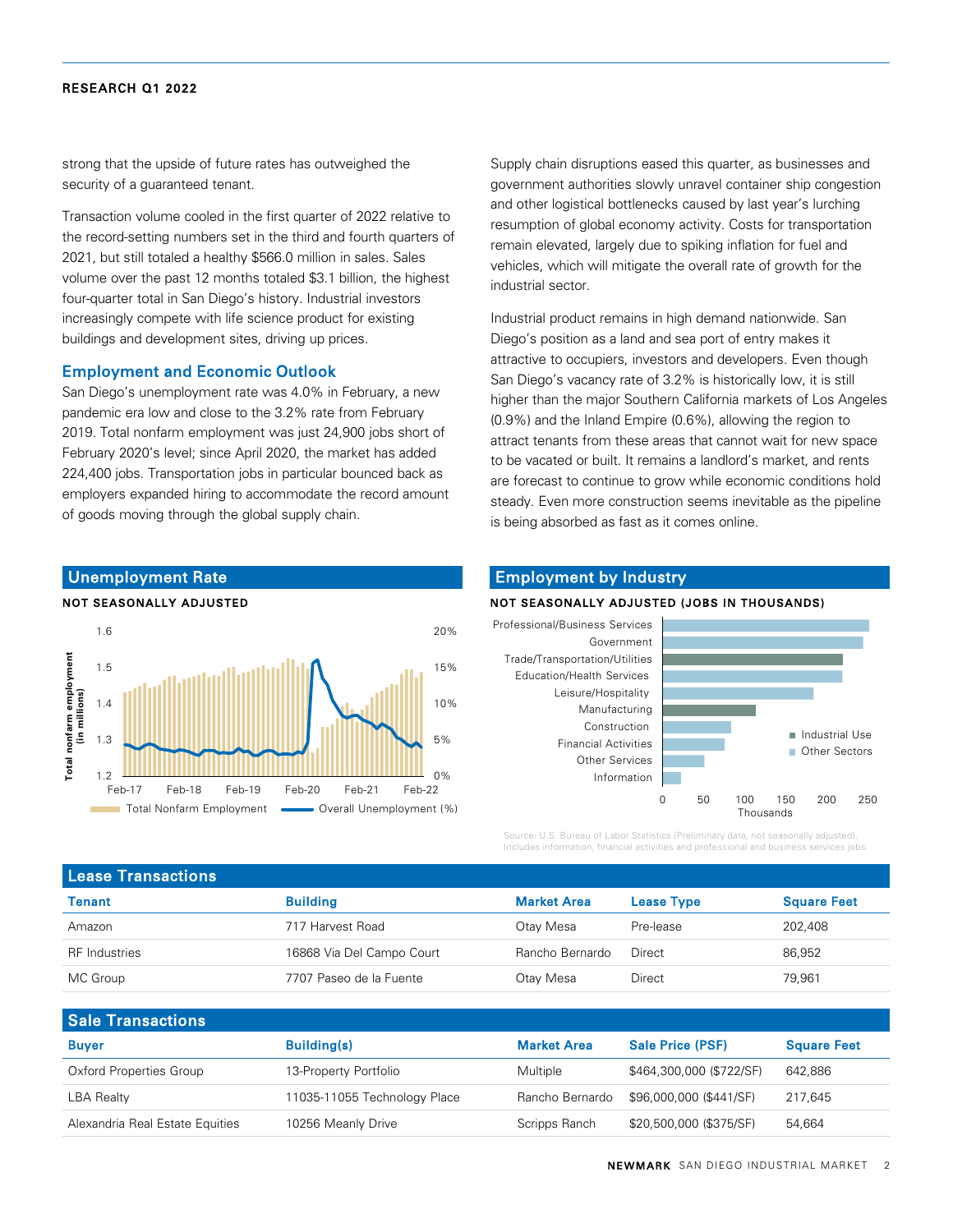| <b>Submarket Statistics</b> |                                   |                                             |                                        |                                             |                                             |                              |                                                                     |                                             |
|-----------------------------|-----------------------------------|---------------------------------------------|----------------------------------------|---------------------------------------------|---------------------------------------------|------------------------------|---------------------------------------------------------------------|---------------------------------------------|
|                             | <b>Total</b><br>Inventory<br>(SF) | <b>Under</b><br><b>Construction</b><br>(SF) | <b>Total</b><br><b>Vacancy</b><br>Rate | <b>Qtr Net</b><br><b>Absorption</b><br>(SF) | <b>YTD Net</b><br><b>Absorption</b><br>(SF) | <b>Wh/Dist</b><br>(Price/SF) | <b>R&amp;D/Flex</b><br><b>Asking Rent Asking Rent</b><br>(Price/SF) | Average<br><b>Asking Rent</b><br>(Price/SF) |
| Carlsbad                    | 13,739,646                        | 25,714                                      | 2.4%                                   | 241,104                                     | 241,104                                     | \$1.37                       | \$1.41                                                              | \$1.36                                      |
| Chula Vista                 | 9,286,061                         | 66,860                                      | 3.1%                                   | $-176, 142$                                 | $-176, 142$                                 | \$0.96                       | $\overline{a}$                                                      | \$0.97                                      |
| Downtown/East City          | 2,147,004                         | 0                                           | 2.5%                                   | 15,000                                      | 15,000                                      | \$1.22                       |                                                                     | \$1.27                                      |
| El Cajon                    | 9,649,064                         | 0                                           | 1.2%                                   | 79,768                                      | 79,768                                      | \$1.11                       | $\overline{a}$                                                      | \$1.01                                      |
| Escondido                   | 6,054,054                         | 0                                           | 2.1%                                   | 2,762                                       | 2,762                                       | \$1.12                       | ÷,                                                                  | \$1.13                                      |
| Kearny Mesa                 | 14,009,561                        | 315,000                                     | 3.8%                                   | -44,589                                     | -44,589                                     | \$1.42                       | \$2.16                                                              | \$1.57                                      |
| La Mesa/Spring Valley       | 1,884,793                         | 0                                           | 2.8%                                   | $-8,000$                                    | $-8,000$                                    | $\overline{\phantom{a}}$     | $\bar{ }$                                                           | \$0.80                                      |
| Miramar                     | 15,117,860                        | 0                                           | 1.2%                                   | 42,246                                      | 42,246                                      | \$1.25                       | \$0.96                                                              | \$1.16                                      |
| <b>Mission Gorge</b>        | 1,788,950                         | 0                                           | 2.0%                                   | $-21,729$                                   | $-21,729$                                   | \$1.62                       | $\overline{\phantom{a}}$                                            | \$1.65                                      |
| National City               | 2,652,817                         | 0                                           | 1.3%                                   | 62,381                                      | 62,381                                      | \$1.26                       | $\overline{a}$                                                      | \$1.33                                      |
| North Beach Cities          | 489,103                           | 0                                           | 0.0%                                   | $\overline{a}$                              | $\overline{\phantom{a}}$                    | $\overline{\phantom{a}}$     | $\overline{a}$                                                      | $\overline{\phantom{a}}$                    |
| Oceanside                   | 8,382,602                         | 0                                           | 1.7%                                   | 31,749                                      | 31,749                                      | \$1.07                       |                                                                     | \$1.06                                      |
| Otay Mesa                   | 20,754,622                        | 1,681,187                                   | 4.5%                                   | 145,078                                     | 145,078                                     | \$0.85                       | $\overline{\phantom{a}}$                                            | \$0.85                                      |
| PB/Rose Cyn/Morena          | 2,236,889                         | 0                                           | 0.5%                                   | 63,085                                      | 63,085                                      | \$1.50                       | \$1.54                                                              | \$1.33                                      |
| Poway                       | 9,321,417                         | 0                                           | 1.1%                                   | $-36,907$                                   | $-36,907$                                   | \$1.28                       | $\overline{\phantom{a}}$                                            | \$1.27                                      |
| Rancho Bernardo             | 7,407,386                         | 0                                           | 6.3%                                   | 28,418                                      | 28,418                                      | \$0.95                       | \$1.67                                                              | \$1.53                                      |
| San Marcos                  | 7,426,918                         | $\mathsf{O}\xspace$                         | 4.8%                                   | 99,489                                      | 99,489                                      | \$1.08                       |                                                                     | \$0.96                                      |
| San Ysidro                  | 1,422,808                         | $\mathsf{O}\xspace$                         | 0.3%                                   | 11,552                                      | 11,552                                      | $\overline{\phantom{a}}$     | ÷,                                                                  | \$0.90                                      |
| Santee                      | 3,723,708                         | 35,000                                      | 2.8%                                   | $-5,132$                                    | $-5,132$                                    | \$1.33                       | $\overline{a}$                                                      | \$1.25                                      |
| Scripps Ranch               | 1,310,165                         | $\mathsf{O}\xspace$                         | 1.9%                                   | 873                                         | 873                                         | \$1.24                       | \$1.32                                                              | \$1.73                                      |
| Sorrento Mesa               | 8,230,827                         | $\boldsymbol{0}$                            | 2.1%                                   | 24,187                                      | 24,187                                      | \$1.85                       | \$3.75                                                              | \$1.77                                      |
| Sorrento Valley             | 2,235,271                         | $\mathsf 0$                                 | 7.0%                                   | 14,687                                      | 14,687                                      | \$1.52                       | \$4.48                                                              | \$4.19                                      |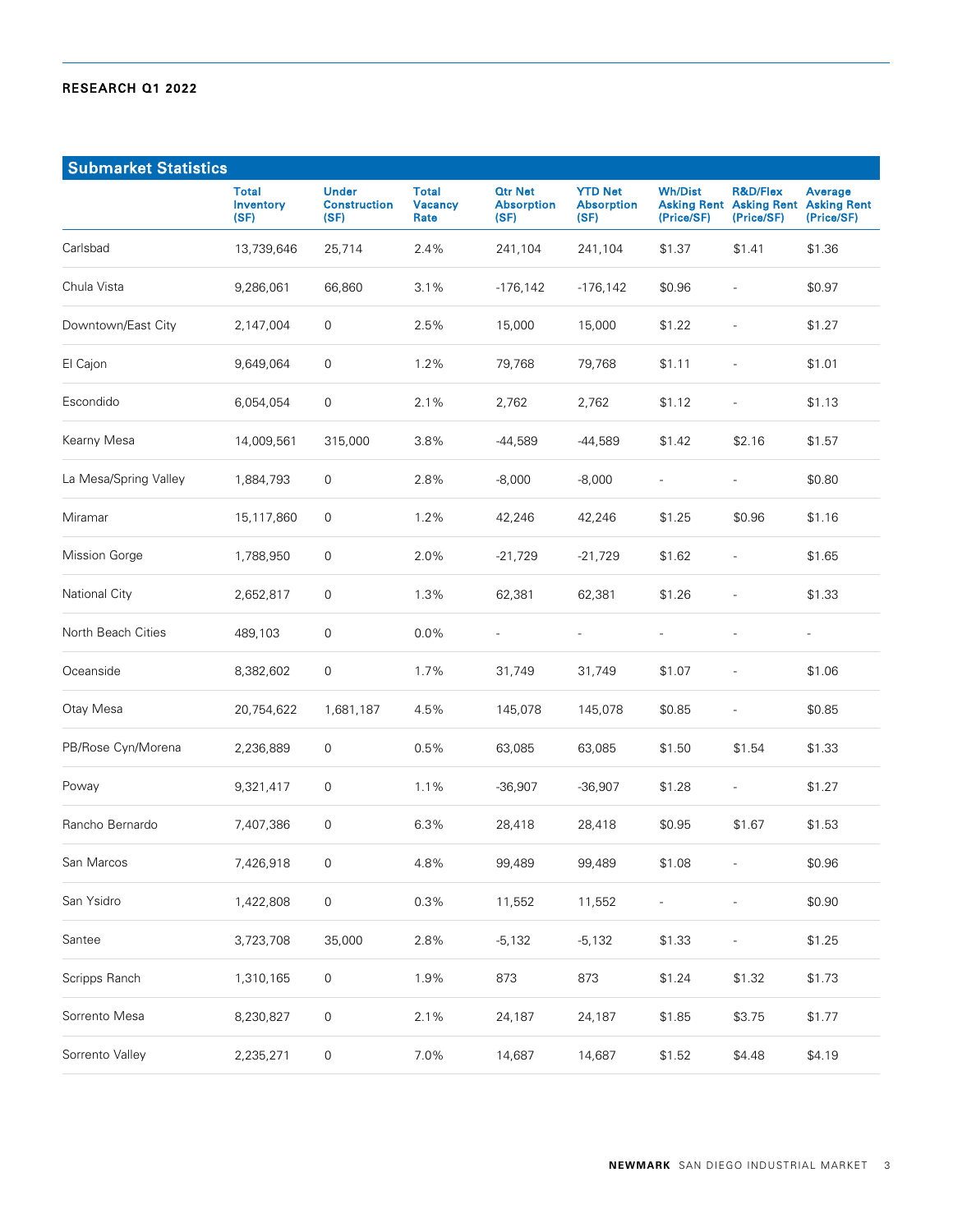| <b>Submarket Statistics</b> |                                   |                                             |                                        |                                             |                                             |                                                    |                                                         |                                             |
|-----------------------------|-----------------------------------|---------------------------------------------|----------------------------------------|---------------------------------------------|---------------------------------------------|----------------------------------------------------|---------------------------------------------------------|---------------------------------------------|
|                             | <b>Total</b><br>Inventory<br>(SF) | <b>Under</b><br><b>Construction</b><br>(SF) | <b>Total</b><br><b>Vacancy</b><br>Rate | <b>Qtr Net</b><br><b>Absorption</b><br>(SF) | <b>YTD Net</b><br><b>Absorption</b><br>(SF) | <b>Wh/Dist</b><br><b>Asking Rent</b><br>(Price/SF) | <b>R&amp;D/Flex</b><br><b>Asking Rent</b><br>(Price/SF) | Average<br><b>Asking Rent</b><br>(Price/SF) |
| Southeast San Diego         | 3.629.736                         | $\mathbf 0$                                 | $0.6\%$                                | 1.406                                       | 1.406                                       | \$1.19                                             | $\overline{\phantom{a}}$                                | \$1.11                                      |
| Sports Arena/Airport        | 1,458,029                         | 0                                           | 9.8%                                   | $-14.350$                                   | $-14.350$                                   | \$1.17                                             | $\overline{\phantom{a}}$                                | \$1.31                                      |
| Vista                       | 12,799,168                        | $\mathbf 0$                                 | 6.9%                                   | 141.003                                     | 141.003                                     | \$0.85                                             | $\overline{\phantom{a}}$                                | \$0.97                                      |
| Market                      | 167, 158, 459                     | 2,123,761                                   | 3.2%                                   | 697,939                                     | 697,939                                     | \$1.02                                             | \$2.34                                                  | \$1.21                                      |

Net absorption is the change in physically occupied space. A hypothetical vacant and available space could lease this quarter with the tenant set to take occupancy six months later; positive<br>absorption is not recorded unti

The total asking rent is the weighted average across warehouse, manufacturing, flex, incubator and general industrial properties. Older, available buildings often cite asking rents, while newer<br>facilities often withhold re